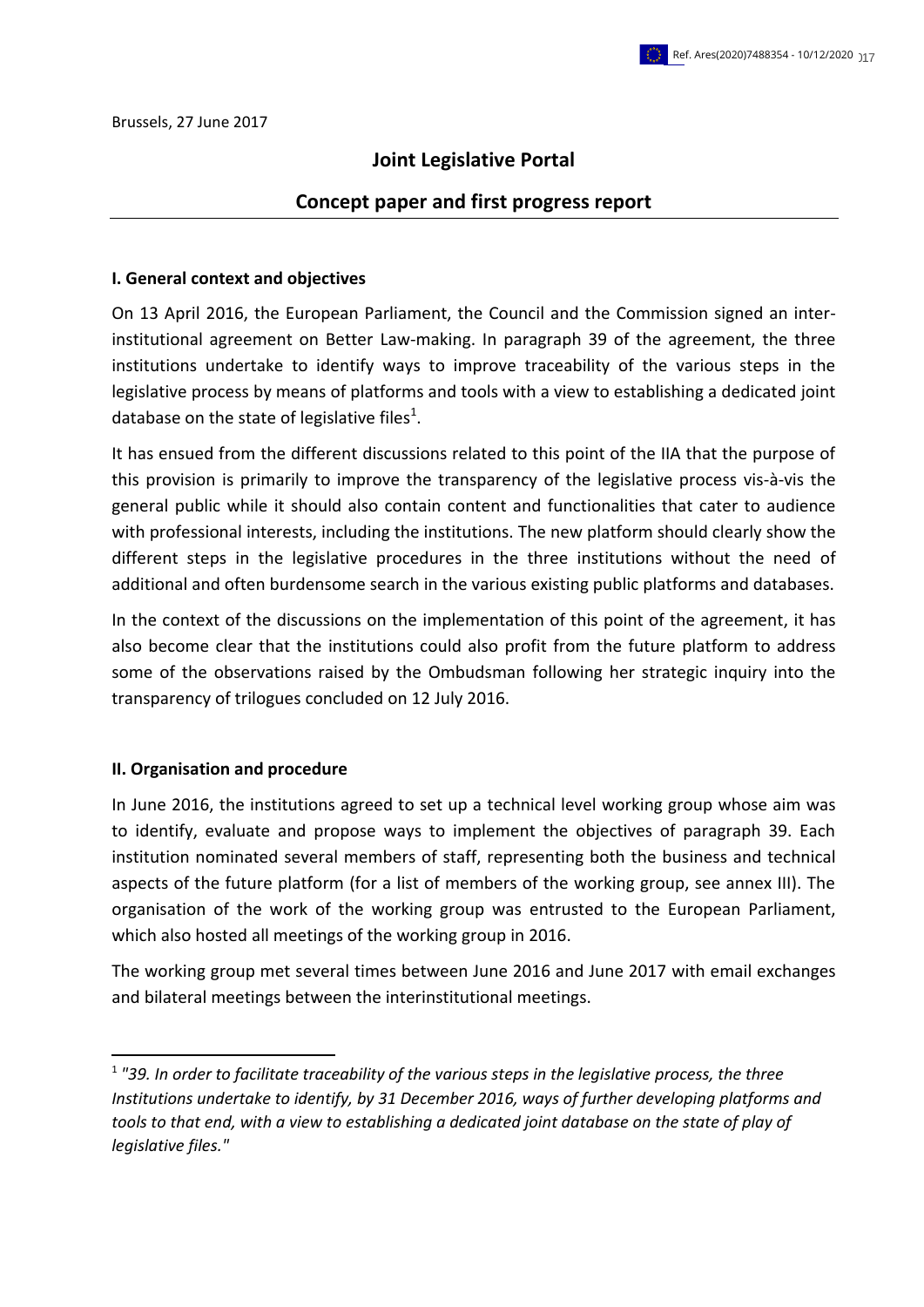### **III. Main content and functionalities of the future platform**

The working group agreed that the future solution should not be heavy, i.e. the future platform should function as a portal, which will reuse existing data available in the various workflow tools and other databases and platforms already operational within the institutions and aggregate the information in one place. It is not proposed to conceive the future platform as a completely new legislative database, as this would require manual feeding from the different institutions, would risk high running costs, duplication of data and possibly even imply changes in the internal procedures within the institutions. The portal will, however, contain certain content linked to the legislative process, which at present may not be contained in any existing information tools or databases of the individual institutions and will thus require an adaptation of those existing tools or databases.

Due consideration was also given to existing solutions - the Legislative Observatory (OEIL) of the European Parliament and EUR-Lex of the Publications office. The working group agreed that apriori none of the existing solutions currently provides or could directly be adapted to provide the necessary content and functionalities, including ease of access for the general public, in an interinstitutional context. The also pointed out that the new portal should, however, draw on the experience from work on other projects, such as the PublicAccess.eu pilot project, the European Union Open Data Portal and the Legislative Observatory.

The working group agreed that given the main objectives of the new platform, the main target audience is the general public: the portal should provide citizens with an easy access to comprehensive information on specific legislative procedures, in a manner which is understandable and user-friendly. The working group however also agreed that personalisation of the user experience should be foreseen so that, where possible and available, more detailed view and more extensive data could be made available.

The new portal should clearly show the role of the different institutions in the respective stages of the legislative process. The various events should be added as they happen and displayed in chronological sequence (timeline view). The portal should also, where relevant, contain information on planned events, including the adoption of the legislative act. This should cover both formal steps of the procedures set out in the Treaty and information from the institutions about other steps which form part of the process.

The portal should also enable immediate access to all related available documentation, without the need for additional search in other portals or databases, through direct links to existing repositories of legislative documents in the different platforms (registry, databases etc.) run by the individual institutions. Access to documents would be provided in line with the institutions' own rules or policies.

To ensure synergies and efficiencies, it is recommended that the portal makes use, to the extent possible, of already existing concepts and components in web design available to the EU institutions.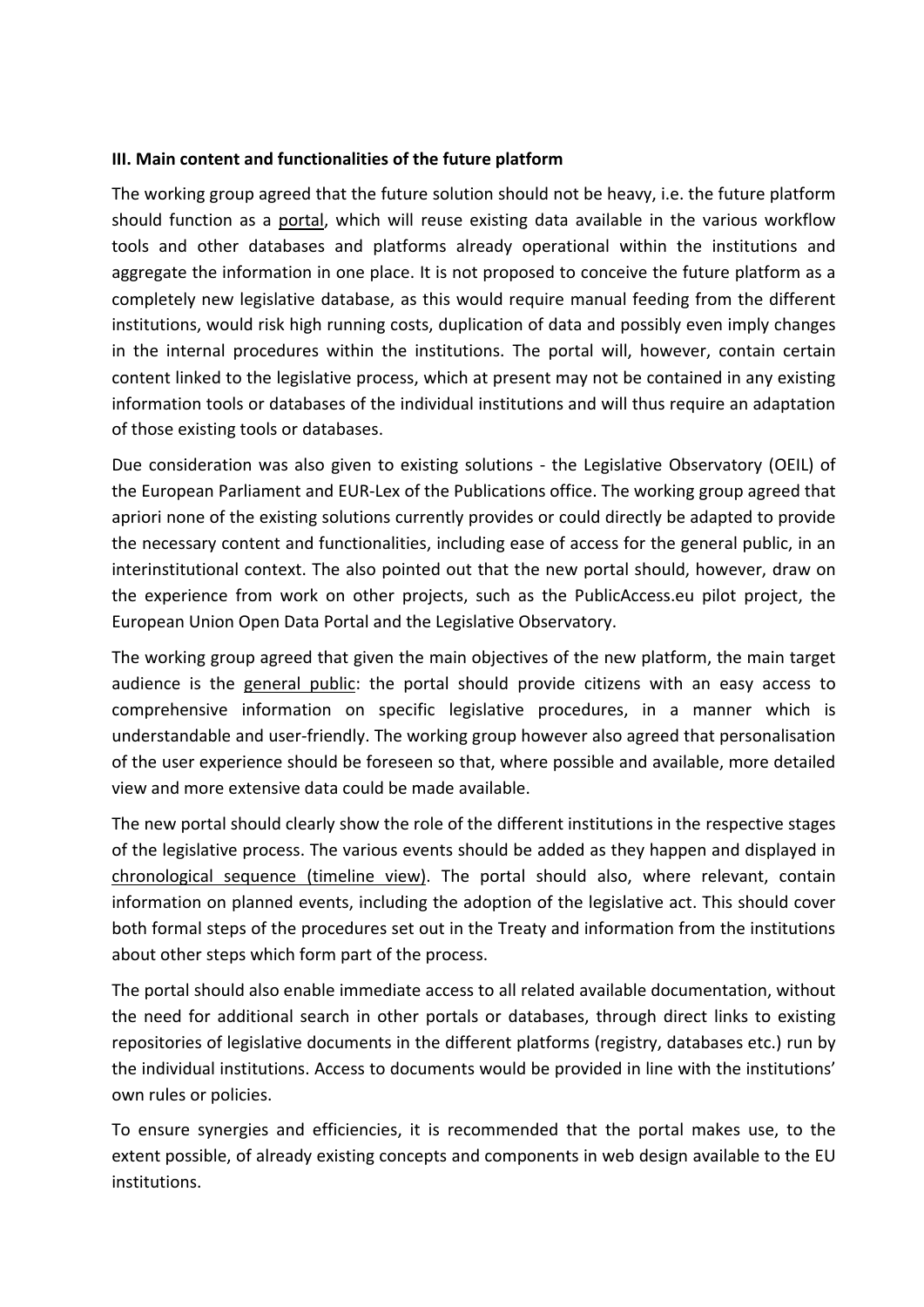Details concerning the proposed content and functionalities are listed in annexes I and II, which may be reviewed, if necessary, in light of their feasibility during the implementation period.

## **IV. Phased approach**

The portal should eventually cover all legislative procedures, but due to its potential technical and business complexity, the working group endorsed a phased approach to its implementation.

In the first phase, priority will be given to the ordinary legislative procedure. Once the OLP is fully integrated, it will be followed by special legislative procedures (consultation, consent, budget) and may be further complemented, if the institutions decide so, with information on other relevant procedures of interinstitutional character.

The same approach will also be used for the content: while information about most key events, as well as documents and other important data, should be available immediately from the launch of the portal, additional or less important material could be added later subject to further consideration.

In a transitional phase, the portal would be set up as monolingual. Once fully up and running, the portal itself will have a multilingual interface, whereas links would be provided only to those language versions of documents existing at the source.

Subject to availability of resources, the portal should be progressively developed in a way that allows for responsive design, or accessible interface for disabled users.

### **V. Financing**

At present, it is not yet possible to provide an estimate of the development and running costs of the interinstitutional portal. A quantification of the overall costs and their detailed breakdown will be carried out in the next phase of the preparatory process, after the content and functionalities of the portal, and (if necessary) adaptations of the data source databases will have been agreed upon.

The working group agreed to recommend dividing the future costs for the development, as well as running and technical maintenance costs equally. It is envisaged that modalities of the financing will be specified in an interinstitutional Memorandum of understanding (MoU). Any developments or adaptations related to the internal databases feeding the portal will be financed by each institution concerned.

The development and running costs should be covered from the annual budgets of the institutions. Consideration was given also to alternative sources of financing, specifically the ISA2 programme, however, such option has not found a favourable support by all participants and was therefore not retained.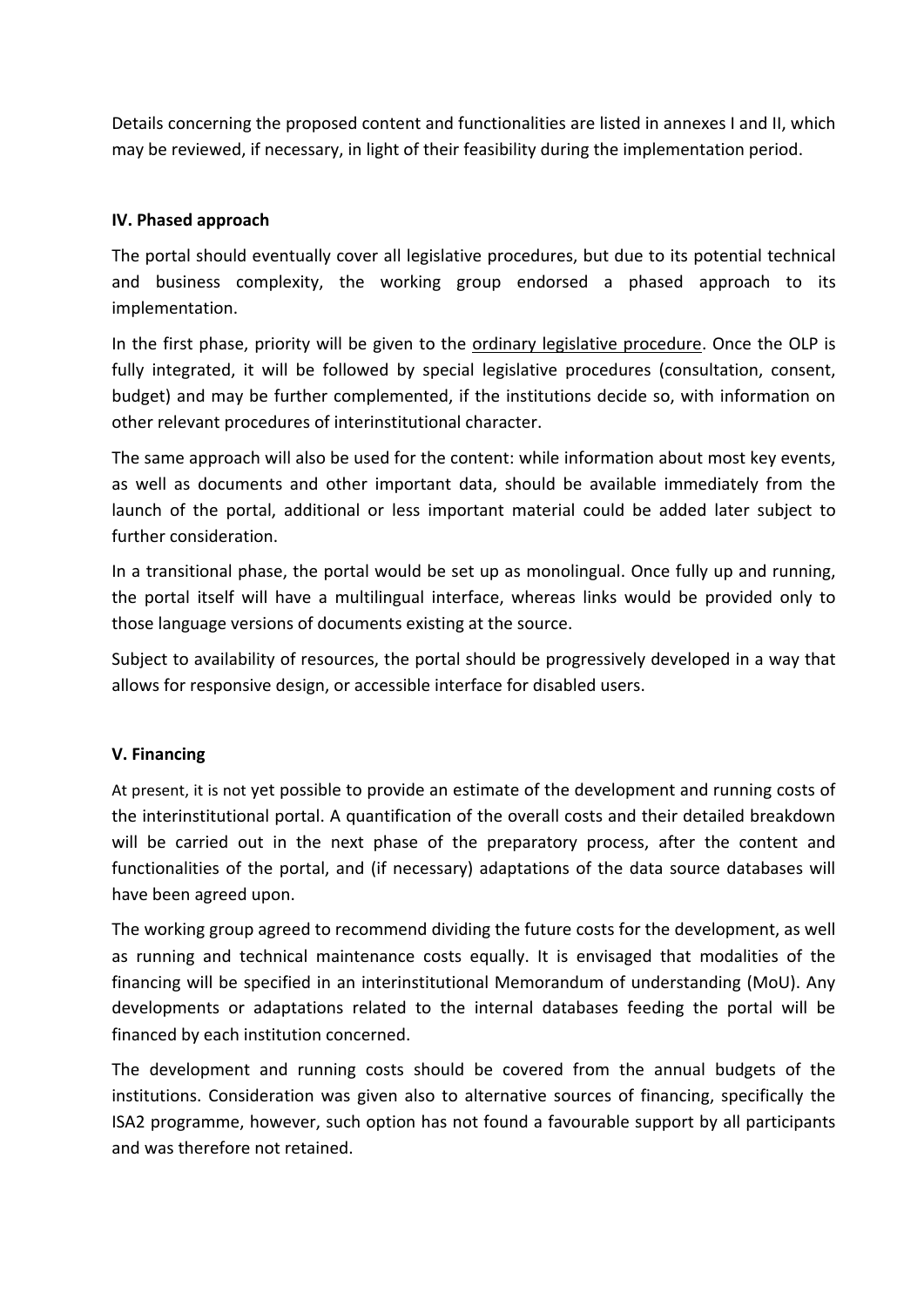### **VI. Management structure**

The working group agreed to recommend that a permanent management structure should be set up to oversee the development of the project as well as the running and maintenance of the future portal. All three institutions should be represented in the future management structure at equal terms.

### **VII. Next steps**

Following agreement at working group level, this concept paper and progress report will be submitted for internal validation within each institution and approval at interinstitutional level.

Subject to validation, the immediate next step would be to elaborate detailed specifications of the portal and a detailed estimate of financial costs: each institution will provide a list of relevant internal databases and appoint an IT expert to analyse, in collaboration with other relevant experts, the availability of data in the existing internal databases and available technical possible means for their sharing with the future portal and, where relevant, assess any necessary adaptations to the internal databases or processes which are necessary to achieve the objectives of this project. Such analysis will serve as a basis for the elaboration of detailed technical specifications of the project, which will be followed by a detailed estimation of the cost of the project and specification of concrete sources of financing.

On this basis a decision will be taken on the roles and responsibilities and a permanent management structure steering the implementation the project will be set up.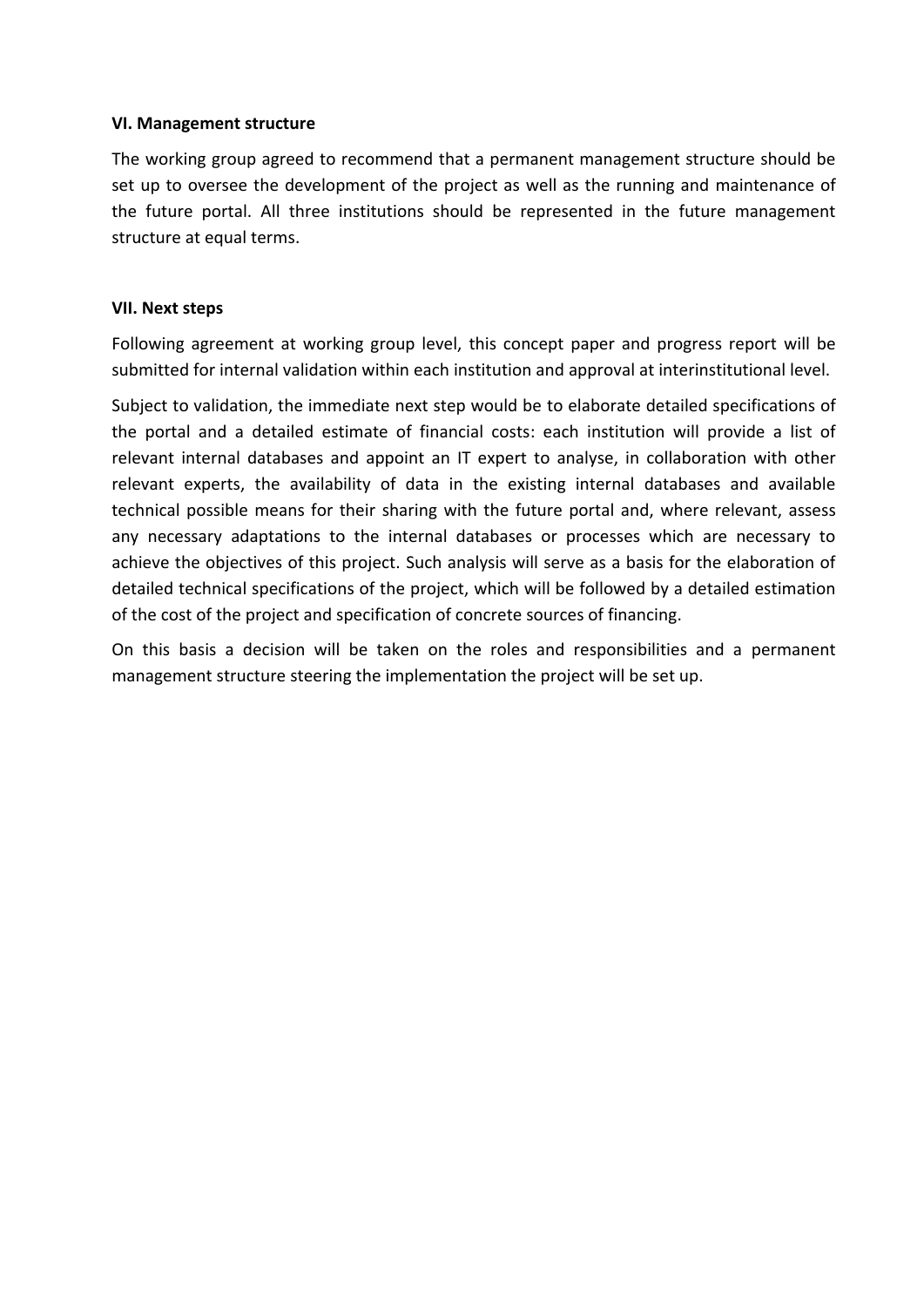# **Annex I. Content of the portal**

## **Phase I - ordinary legislative procedure**

All items should be available from the beginning, unless indicated otherwise in the table

| <b>STAGE</b> | <b>EVENTS/DATES</b>        | LINKS/DOCUMENTS             | <b>INFORMATION ABOUT</b><br><b>PLANNED EVENTS</b> |
|--------------|----------------------------|-----------------------------|---------------------------------------------------|
|              |                            |                             |                                                   |
| COM proposal | - adoption of the          | - Commission proposals      |                                                   |
|              | legislative proposal by    | and accompanying            |                                                   |
|              | the Commission             | documents, where            |                                                   |
|              |                            | relevant (SWD with          |                                                   |
|              |                            | impact assessment,          |                                                   |
|              |                            | public consultation etc.)   |                                                   |
|              |                            | - Link to COM Better        |                                                   |
|              |                            | Regulation portal           |                                                   |
|              |                            | - where relevant:           |                                                   |
|              |                            | amended Commission          |                                                   |
|              |                            | proposals or                |                                                   |
|              |                            | withdrawals                 |                                                   |
|              |                            | - where relevant:           |                                                   |
|              |                            | corrigenda to               |                                                   |
|              |                            | <b>Commission proposals</b> |                                                   |
| Advisory     | - dates of opinions of     | - opinions on advisory      | - deadlines for advisory                          |
| opinions     | advisory committees        | bodies                      | bodies (EP)                                       |
|              | and institutions (CoR,     |                             |                                                   |
|              | EESC, Court of Auditors,   |                             |                                                   |
|              | ECB, EDPS)                 |                             |                                                   |
| National     | - dates of adoption of     | Reasoned opinions (and      | - deadlines for national                          |
| Parliaments  | reasoned opinions and      | other formal reactions)     | parliaments                                       |
|              | other responses            | of national parliaments     |                                                   |
| EP mandate   | - receipt and referral in  | - draft                     | - foreseen dates for                              |
|              | the EP                     | reports/opinions,           | deliberations and adoption                        |
|              | - deliberations in EP      | amendments,                 | of                                                |
|              | committee(s) with links    | compromise                  | reports/opinions/negotiating                      |
|              | to recorded videos         | amendments, final           | mandates in committee and                         |
|              | - adoption of final        | reports/opinions;           | plenary.                                          |
|              | report/opinion/draft       | -negotiating mandate;       |                                                   |
|              | mandate where              | - later: links to recorded  |                                                   |
|              | relevant;                  | videos                      |                                                   |
|              | recommendations for        |                             |                                                   |
|              | second reading etc.;       |                             |                                                   |
|              | agreement where            |                             |                                                   |
|              | relevant                   |                             |                                                   |
|              | - confirmation of          |                             |                                                   |
|              | mandate by plenary         |                             |                                                   |
| Council      | - deliberations in Council | - working group             | - foreseen dates of                               |
| mandate      | working parties            | documents (where not        | deliberations in Council                          |
|              | - deliberations in         | publicly available, a link  | working parties and in                            |
|              | Coreper                    | will be made to the         | Coreper                                           |
|              | - adoption of mandate in   | Council register of         | - foreseen dates for the                          |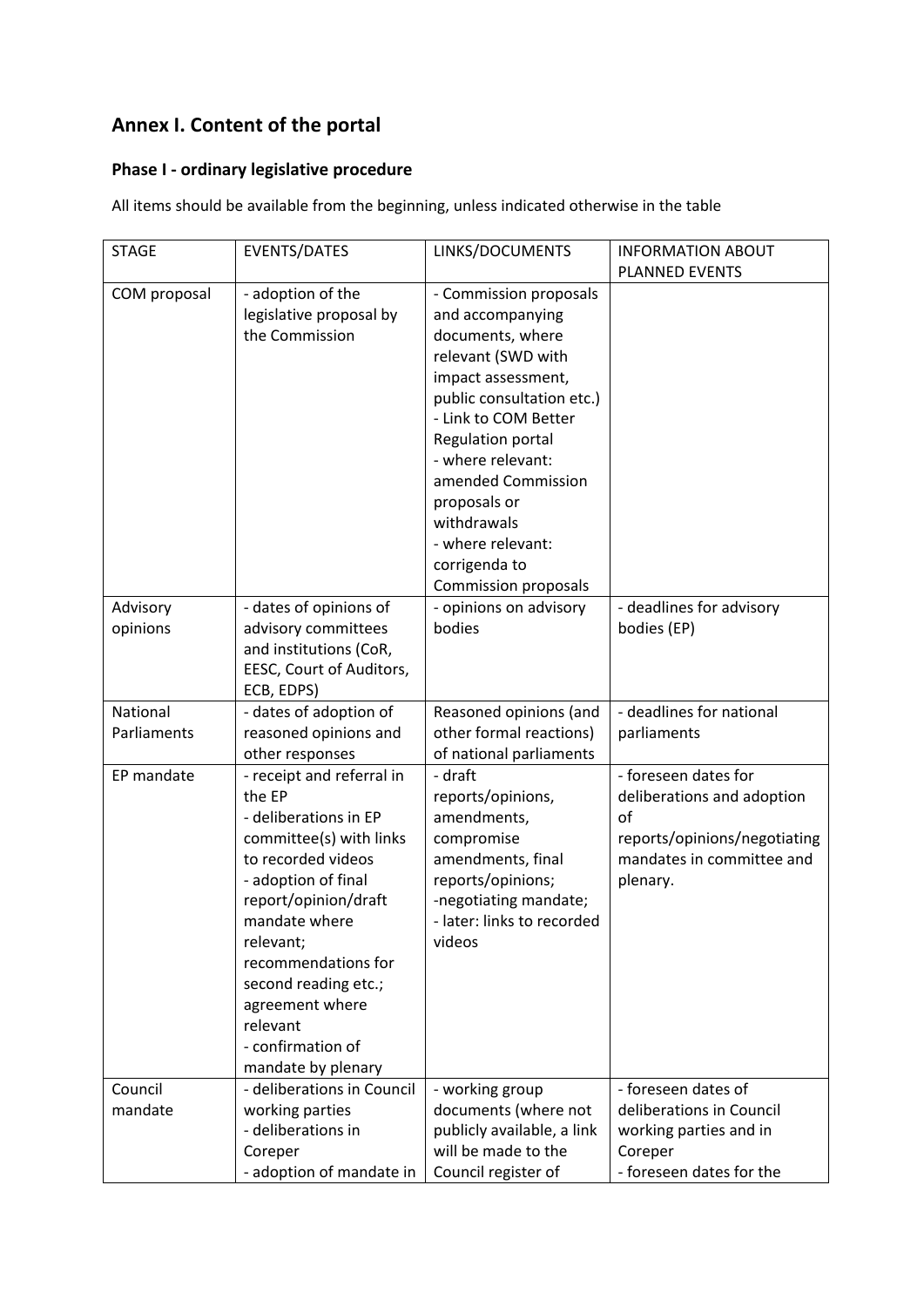|                | Coreper or               | documents), Coreper                 | adoption of mandate in        |
|----------------|--------------------------|-------------------------------------|-------------------------------|
|                | Council/general          | documents (where not                | Coreper or Council (general   |
|                | approach or Council      | publicly available, a link          | approach or Council political |
|                | political agreement      | will be made to the                 | agreement)                    |
|                |                          |                                     |                               |
|                |                          | Council register of                 |                               |
|                |                          | documents), adopted                 |                               |
|                |                          | Council documents,                  |                               |
|                |                          | <b>Council positions</b>            |                               |
|                |                          | including statement of              |                               |
|                |                          | reasons                             |                               |
|                |                          | - later: links to recorded          |                               |
|                |                          | videos                              |                               |
| Negotiations   | - trilogue dates         | - where relevant:                   | - trilogue calendar           |
|                |                          |                                     |                               |
|                |                          | Coreper/Committee                   |                               |
|                |                          | chair acceptance letters            |                               |
|                |                          | with annexed                        |                               |
|                |                          | provisional agreement               |                               |
|                |                          | (summary agendas                    |                               |
|                |                          | after each trilogue) <sup>1</sup> ; |                               |
| Second reading |                          | -where relevant:                    | - deadlines for second        |
| & conciliation |                          | <b>Commission opinions</b>          | reading and conciliation      |
|                |                          | on EP and Council                   |                               |
|                |                          | positions                           |                               |
|                |                          |                                     |                               |
| Agreement      | - confirmatory vote in   | - later: links to EP                | - planned date for            |
|                | committee                | plenary and Council                 | confirmation in Coreper or    |
|                | - confirmation of        | minutes                             | Council                       |
|                | negotiated agreement in  | - later: links to recorded          | - planned date for            |
|                | Coreper or Council       | videos                              | confirmation in EP            |
|                | - deliberations and      | - finalised agreed text             | committee                     |
|                | adoption of the          | - any formal statements             | - basic timeframe for legal-  |
|                | negotiated agreement     | by the institutions                 | linguistic finalisation       |
|                | by plenary               | which are part of the               | - planned date for adoption   |
|                |                          |                                     |                               |
|                | - formal adoption of     | agreement                           | in plenary                    |
|                | agreement by the         |                                     | - planned date for adoption   |
|                | Council (decision or     |                                     | in Council                    |
|                | Council position, where  |                                     |                               |
|                | relevant)                |                                     |                               |
| Signature and  | - date of signature      | - link to OJ (Eur-Lex)              | - planned date of signature   |
| publication    | - date of publication in |                                     | - planned date of publication |
|                | ΟJ                       |                                     | in the OJ                     |
| Empowerments   |                          | - when the final act                |                               |
|                |                          | includes delegation of              |                               |
|                |                          | power, links to                     |                               |
|                |                          |                                     |                               |
|                |                          | delegated and/or                    |                               |
|                |                          | implementing acts                   |                               |
|                |                          | adopted on this basis as            |                               |
|                |                          | they are published in               |                               |
|                |                          | the Official Journal -              |                               |

 1 Inclusion of this feature depends on future political decisions related to the implementation of the Ombudsman´s recommendations on the transparency of the legislative procedures.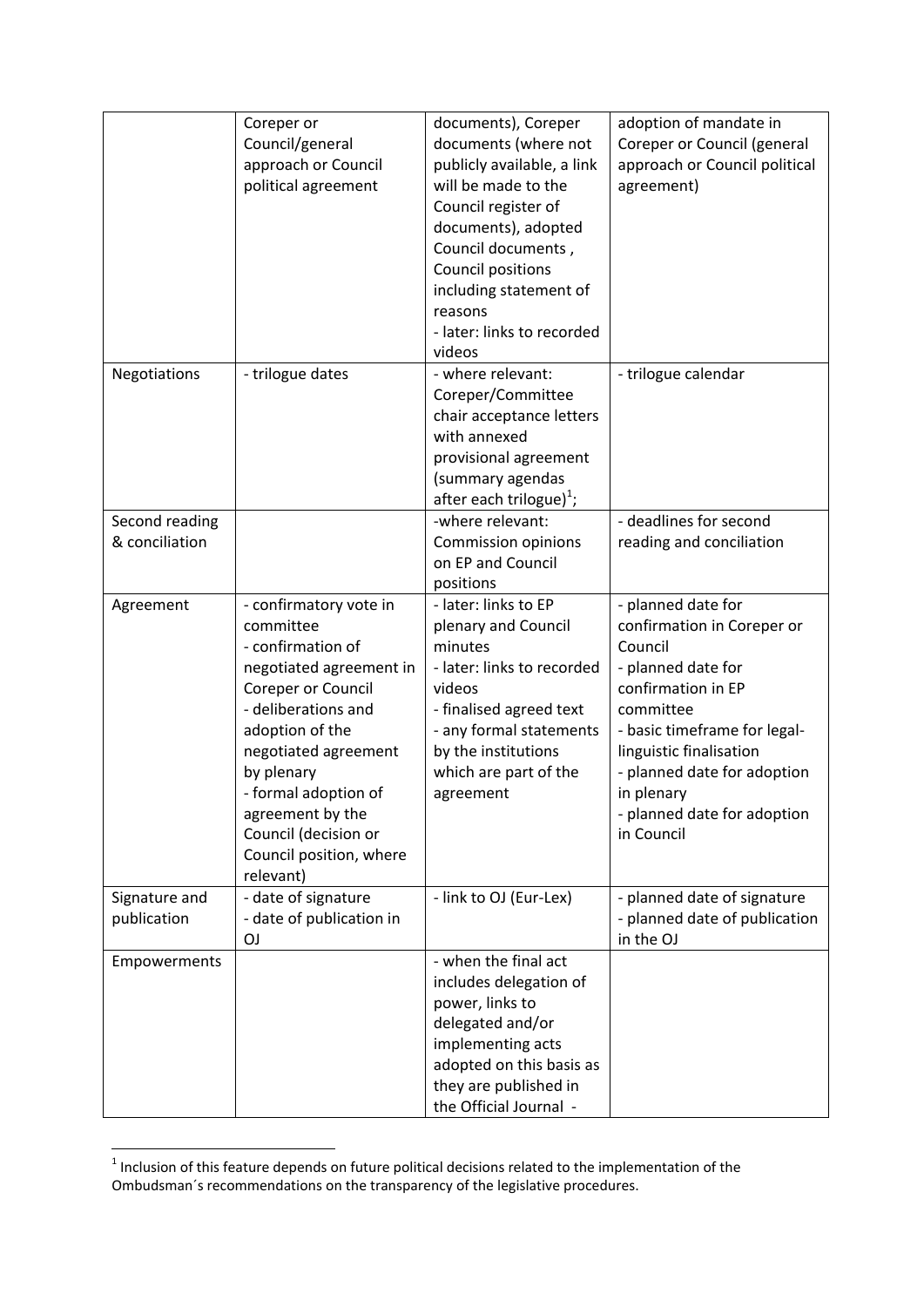|                                             | information from the<br>future Register of<br>delegated acts and<br>existing comitology<br>register                                                                                                |                                                         |
|---------------------------------------------|----------------------------------------------------------------------------------------------------------------------------------------------------------------------------------------------------|---------------------------------------------------------|
| Implementation<br>& application &<br>review | - Commission follow-up<br>reports<br>- information from the<br>future THEMIS (?)<br>- later: links to national<br>implementing<br>legislation and links to<br>transposition measures<br>in Eur-Lex | - dates for transposition,<br>implementation and review |

## Contextual information:

- responsible EP committees (report and opinions)
- members of EP negotiating team (rapporteurs and shadow rapporteurs, committee chairs),
- relevant Council working bodies (WP, Coreper I or II), responsible Council formation, names of responsible Coreper and Council chairs
- responsible members of the Commission
- responsible Commission services (Unit/DG)
- later: link to annual and multiannual programmes Joint Declaration of the three institutions, annual and multiannual programming, Commission Annual Work Programme
- later: links to related research documents from the institutions (such as European added value, Cost of Non-Europe, EPRS studies etc.)
- later: links to additional available audio-visual material produced by the institutions

## **Phase II - special legislative procedures**

Detailed specifications will be agreed later, upon the completion of phase I